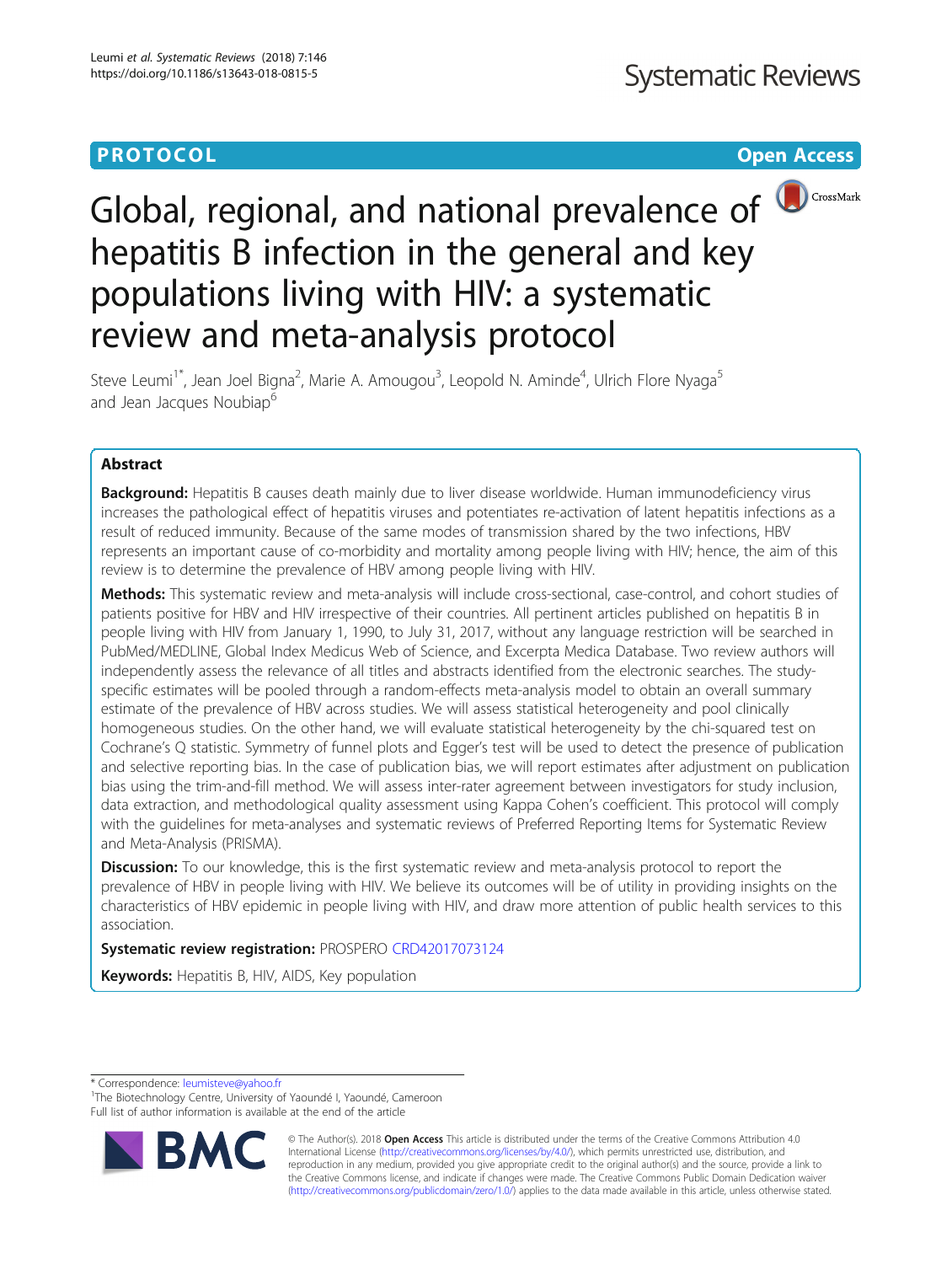# Background

The human immunodeficiency virus (HIV) targets the immune system and weakens people's defense systems against infections. Infected people gradually become immunodeficient since the virus destroys and impairs the function of immune cells which is measured by CD4 cell count. The most advanced stage of the infection is acquired immunodeficiency syndrome (AIDS) and is defined by the development of certain cancers, infections, or other severe clinical manifestations. HIV/AIDS pandemic represents a global public health concern as this has already led to the death of more than 35 million people thus far and millions of new cases are reported each year [\[1](#page-3-0)]. In 2015, 45% of HIV new infections was found in key populations which includes sex workers, people who inject drugs, transgender people, prisoners, and gay men and other men who have sex with men, and their sexual partners [[2\]](#page-3-0). Analysis of the data available to the United Nations programme on HIV/AIDS suggests that more than 90% of the global HIV new infections in 2014 were among members from this group which has been marginalized in society for years [\[2](#page-3-0)].

HIV infection can accelerate the course of concurrent sexually transmissible infections like hepatitis B; this results in a faster progression to fibrosis and cirrhosis [\[3](#page-3-0)] and makes liver disease one of the most important non-AIDS causes of death in people living with HIV [\[4](#page-3-0)]. Since HIV and HBV have similar transmission routes, co-infections are common and are associated with long-term morbidity and mortality that exceeds the impact of infections with either one of the viruses alone [[5\]](#page-3-0).

Even though HBV and HIV are more prevalent in key populations than in general population around the world, there are regions like Southern Africa where this prevalence is particularly high and data available about the prevalence of HBV among people living with HIV is very limited [\[1](#page-3-0)], whereas addressing this issue requires an in-depth inventory of the current state of this co-infection which would help improve the management and prevention strategy. In this context, we decided to present a systematic review and meta-analysis protocol on the prevalence of hepatitis B among people living with HIV.

# Methods and design

Centre for Reviews and Dissemination recommendations will be used as guidelines to conduct this review [\[6](#page-3-0)]. The guidelines for meta-analyses and systematic reviews of Preferred Reporting Items for Systematic Review and Meta-Analysis (PRISMA) will serve as the template for reporting the present review [\[7](#page-3-0)]. For the present protocol, the PRISMA for Protocol was used for the reporting [[8\]](#page-3-0). An additional file shows the PRISMA for protocol

checklist (see Additional file [1](#page-3-0)). This review protocol is registered in the PROSPERO International Prospective Register of systematic reviews, registration number CRD42017073124. To avoid the possibility of outcome reporting bias, we do not intend to make any amendments to the protocol. Any amendments during review process will be reported transparently.

# Eligibility criteria

# Types of studies

The types of studies are cross-sectional, case-control, and cohort studies.

#### Types of participants

The types of participants are people living with HIV.

#### Types of outcome measures

The types of outcome measures are studies reporting the percentage of people infected with HBV among people living with HIV or enough data (sample size and number of events—HBV infection cases) to compute this estimate.

# Additional criteria

- Study period should be between January 1, 1990, and July 31, 2017.
- All languages will be considered.
- Duplicates: for studies published in more than one paper, the most comprehensive one with the largest sample size will be considered.
- Studies whose full key data (sample size and number of events) will not be accessible even after request from the authors will be excluded.

## Search methods for identification of studies

The search strategy will be implemented in two stages:

# Electronic search

PubMed/MEDLINE, Global Index Medicus Web of Science, and Excerpta Medica Database will be searched to identify all relevant articles published on hepatitis B among people living with HIV from January 1, 1990, to July 31, 2017, without any language restriction. A search strategy based on the combination of relevant terms will be applied. Medical subject headings and other search words or their variants will include the following: "hepatitis B", "HIV", and "AIDS".

# Searching other sources

References lists of studies that will be included and relevant reviews will be manually searched to identify additional studies. Study authors will be contacted for further information on their studies and to enquire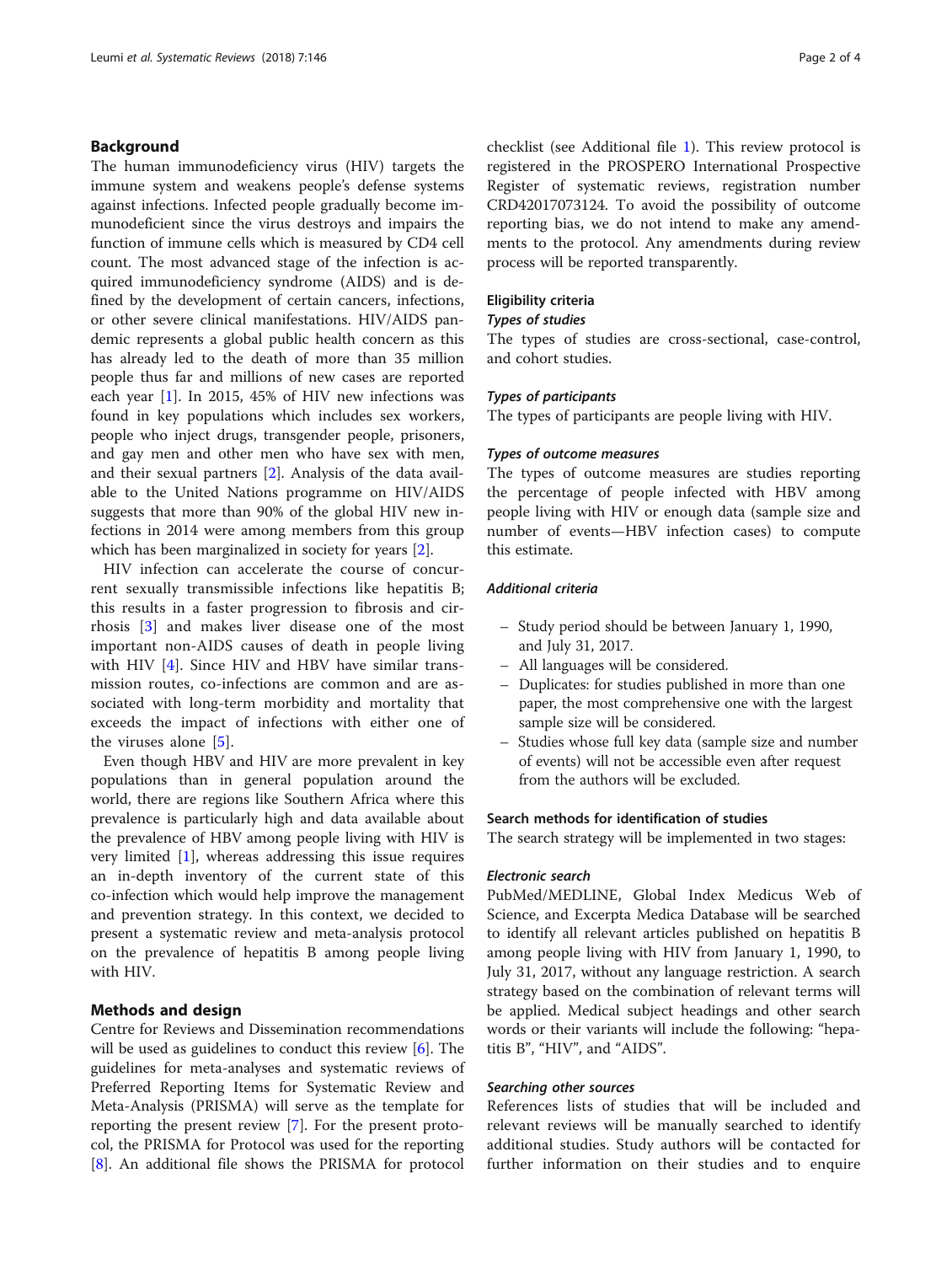whether they are aware of any other published or ongoing studies.

#### Selection of studies for inclusion in the review

The results of the electronic search will be aggregated in a reference list in Endnote X7. The reference list will then be exported to the Rayyan systematic review web-based application (<http://rayyan.qcri.org>) followed by the removing of duplicates. Two review investigators will independently assess the relevance of all titles and abstracts identified from the electronic searches. Full text copies of all articles judged to be potentially relevant from the titles and abstracts will be retrieved. Two review investigators will independently assess these articles for inclusion. Any disagreements will be resolved by discussion between the two review investigators or by arbitration of a third review investigator. The reference lists of key publications will be also reviewed. Where they will be a doubt on the eligibility of a study, authors will be contacted for further details. For studies in other languages than English and French, we will use Google Translate for translation.

## Data extraction and management

Two investigators will extract data pertaining to

- Author details: name of first author and publication year.
- Study characteristics: country, study design, setting, data source, sampling method, data collection period, response rate, timing of data collection, and diagnostic method for HBV. World Health Organization (WHO) region and level of income will be assigned depending on countries of recruitment.
- Participants' characteristics: inclusion criteria, mean and/or median age, age range, proportion of male, specific profile of the study population including pregnant women, injecting drug users, male who have sex with male, transgender, female/male sex workers, and prisoners.
- HIV-related data: mean and/or median time since diagnosis of HIV infection, mean and/median CD4 cell count, and proportion of patients on ART.
- HBV characteristics: diagnostic method used, prevalence, number of participants tested, and diagnosed with HBV.

Where only primary data (sample size and number of outcomes) will be provided, these data will be used to calculate the prevalence. Data will be extracted using a preconceived, piloted, and standardized data abstraction form. Disagreements between review investigators will be reconciled through discussion and consensus, or arbitration by a third review investigator whenever necessary. In case of multinational studies, the results will be separated to show the estimate within individual countries. When it will not be possible to disaggregate the data by country, the study will be presented as one and the countries in which the study was done will be shown.

# Appraisal of the quality of included studies

The methodological quality of included studies will be evaluated using an adapted version of the risk of bias tool for prevalence studies developed by Hoy and colleagues  $[9]$  $[9]$  $[9]$ . A score of 0–3, 4–7, and 8–10 rated the risk of bias as high, moderate, and low (see Additional file [2](#page-3-0)). Two review investigators will independently assess study quality, with disagreements resolved by consensus or arbitration of a third review investigator.

#### Data synthesis including assessment of heterogeneity

Data will be analyzed using Stata software (Stata Corp V.13, Texas, USA). Unadjusted prevalence and standard errors will be recalculated based on the information of crude numerators and denominators provided by individual studies. To keep the effect of studies with extremely small or extremely large prevalence estimates on the overall estimate to a minimum, the variance of the study-specific prevalence will be stabilized with the Freeman-Tukey single arc-sine transformation before pooling the data with the random-effects meta-analysis model [\[10](#page-3-0)]. Heterogeneity will be evaluated by the chi-squared test on Cochrane's Q statistic [[11\]](#page-3-0), which will be quantified by I-squared values, assuming that I-squared values of 25%, 50%, and 75% being representative of low, medium and high heterogeneity respectively [\[12](#page-3-0)]. When substantial heterogeneity will be detected, subgroup analysis and meta-regression will be performed to investigate the possible sources of heterogeneity using the following variables: age, sex, study design, sampling method, data collection period, timing of data collection, diagnostic method for HBV, study setting, WHO region, level of income, ART regimens, and study methodological quality. Symmetry of funnel plots and Egger's test will be done to assess the presence of pub-lication and selective reporting bias [\[13](#page-3-0)]. A  $p$  value < 0.10 will be considered indicative of statistically significant publication bias. In the case of publication bias, we will report estimates after adjustment on publication bias using the trim-and-fill method  $[14]$  $[14]$  $[14]$ . We will assess inter-rater agreement between investigators for study inclusion, data extraction, and methodological quality assessment using Kappa Cohen's coefficient [[15](#page-3-0)].